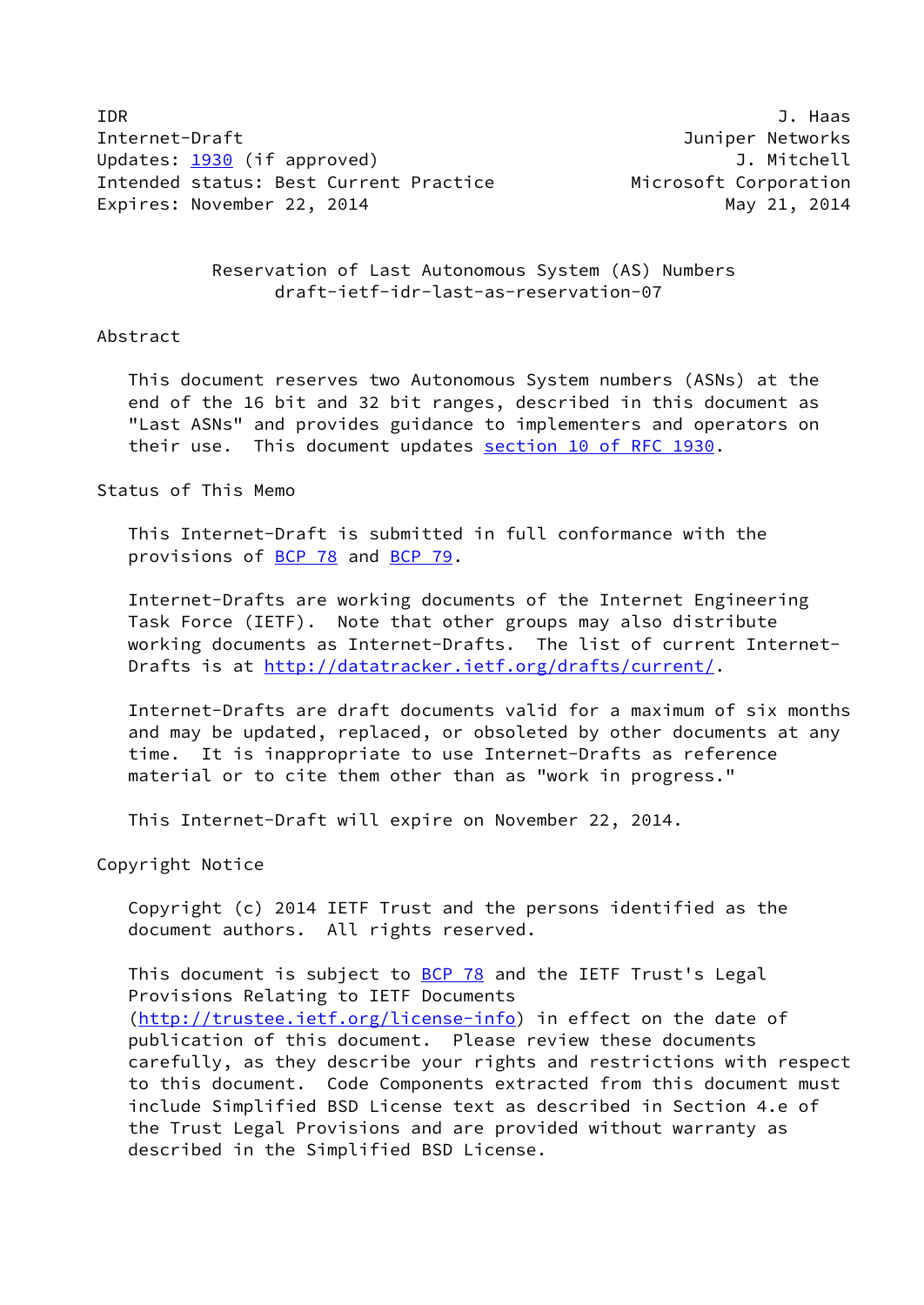Internet-Draft Last AS Reservation May 2014

### <span id="page-1-0"></span>[1](#page-1-0). Introduction

 IANA has reserved the last Autonomous System Number (ASN), 65535, of the 16 bit autonomous system number range for over a decade with the intention that it not be used by network operators running BGP [\[RFC4271](https://datatracker.ietf.org/doc/pdf/rfc4271)]. Since the introduction of BGP Support for Four-Octet AS Number Space [\[RFC6793](https://datatracker.ietf.org/doc/pdf/rfc6793)], IANA has also reserved the last ASN of the 32 bit autonomous system number range, 4294967295. This reservation has been documented in the IANA Autonomous System Numbers Registry [\[IANA.AS](#page-3-0)]. Although these "Last ASNs" border on Private Use ASN [\[RFC6996](https://datatracker.ietf.org/doc/pdf/rfc6996)] ranges, they are not defined or reserved as Private Use ASNs by [\[IANA.AS](#page-3-0)]. This document describes the reasoning for reserving these Last ASNs and provides guidance both to operators and to implementers on their use.

<span id="page-1-1"></span>[2](#page-1-1). Requirements Language

 The key words "MUST", "MUST NOT", "REQUIRED", "SHALL", "SHALL NOT", "SHOULD", "SHOULD NOT", "RECOMMENDED", "MAY", and "OPTIONAL" in this document are to be interpreted as described in [RFC 2119 \[RFC2119](https://datatracker.ietf.org/doc/pdf/rfc2119)].

<span id="page-1-2"></span>[3](#page-1-2). Reasons for Last ASNs Reservation

 A subset of the BGP communities of ASN 65535, the last ASN of the 16 bit range, are reserved for use by Well-known communities as described in [\[RFC1997](https://datatracker.ietf.org/doc/pdf/rfc1997)] and [[IANA.WK\]](#page-3-1). Although this is not currently true of ASN 4294967295, if there is a future need for another Special Use ASN that is not designed to be globally routable, or the associated BGP communities of such an ASN, ASN 4294967295 could be a valid candidate for such purpose. This document does not prescribe any such Special Use to this ASN at the time of publication.

<span id="page-1-3"></span>[4](#page-1-3). Operational Considerations

 Operators SHOULD NOT use these Last ASNs for any other purpose or as Private Use ASNs. Operational use of these Last ASNs could have undesirable results. For example; use of AS 65535 as if it were a Private Use ASN, may result in inadvertent use of BGP Well-known Community values [\[IANA.WK](#page-3-1)], causing undesirable routing behavior.

 These last ASNs MUST NOT be advertised to the global Internet within AS\_PATH or AS4\_PATH attributes. Operators SHOULD filter Last ASNs within the AS\_PATH and AS4\_PATH attributes.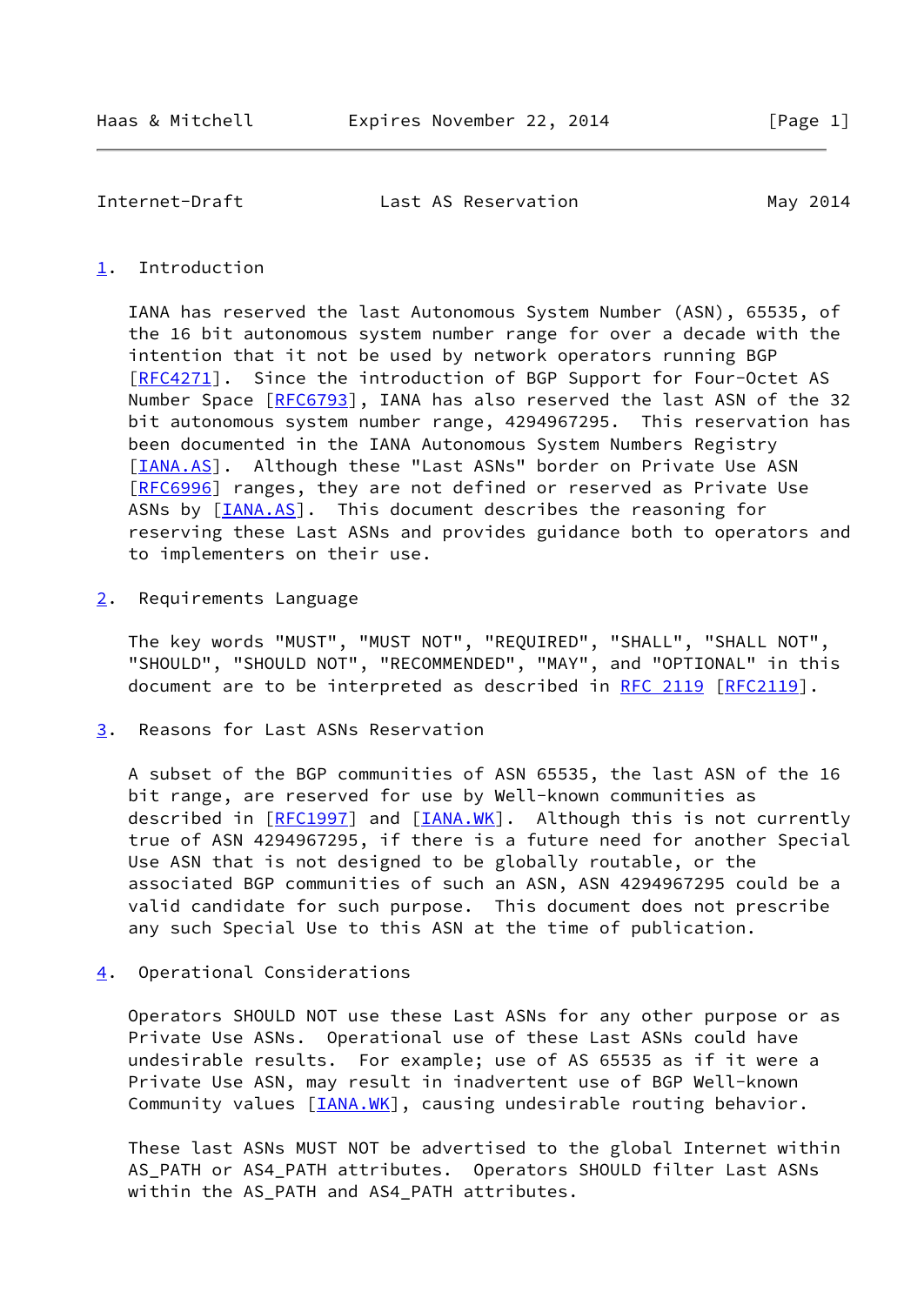Haas & Mitchell **Expires November 22, 2014** [Page 2]

Internet-Draft Last AS Reservation May 2014

### <span id="page-2-0"></span>[5](#page-2-0). Implementation Considerations

 While these Last ASNs are reserved, they remain valid ASNs from a BGP protocol perspective. Therefore, implementations of BGP [\[RFC4271](https://datatracker.ietf.org/doc/pdf/rfc4271)] SHOULD NOT treat the use of these Last ASNs as any type of protocol error. However, implementations MAY generate a local warning message indicating improper use of a reserved ASN.

 Implementations that provide tools that filter Private Use ASNs within the AS\_PATH and AS4\_PATH attributes MAY also include these Last ASNs.

<span id="page-2-1"></span>[6](#page-2-1). IANA Considerations

 [Note to IANA, TO BE REMOVED BEFORE PUBLICATION: IANA please update the reservations for values 65535 and 4294967295 in the registries mentioned below to reference this document.]

 IANA has reserved last Autonomous System number 65535 from the "16-bit Autonomous System Numbers" registry for the reasons described in this document.

 IANA has also reserved last Autonomous System number 4294967295 from the "32-bit Autonomous System Numbers" registry for the reasons described in this document.

 These reservations have been documented in the IANA Autonomous System Numbers Registry [\[IANA.AS](#page-3-0)] and the IANA Special-Purpose AS Numbers Registry [\[IANA.SpecialAS](#page-3-2)].

<span id="page-2-2"></span>[7](#page-2-2). Security Considerations

 This document does not introduce any additional security concerns in regards to usage of Last ASNs. Although the BGP protocol is designed to allow usage of these Last ASNs, security issues related to BGP implementation errors could be triggered by Last ASN usage.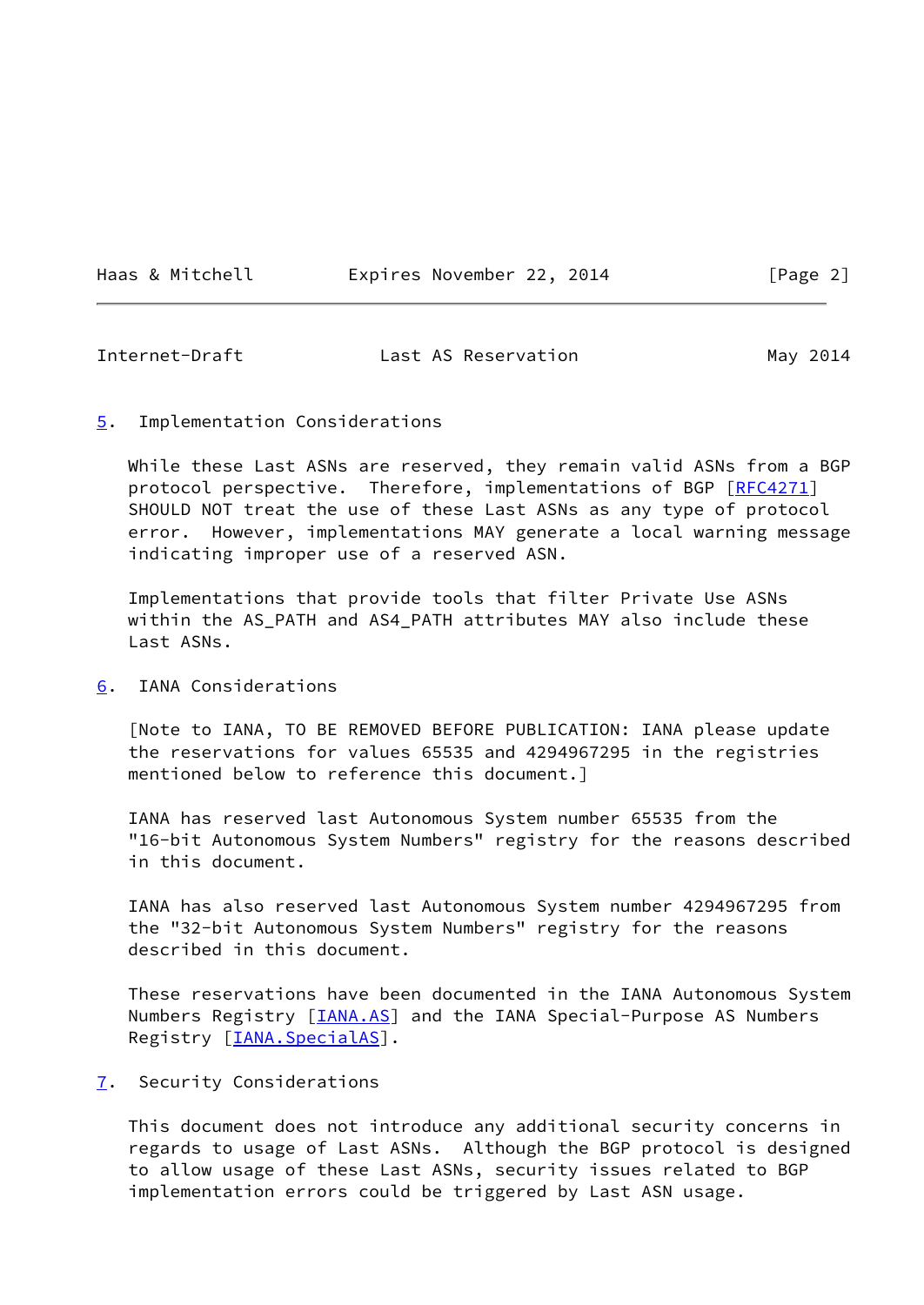### <span id="page-3-3"></span>[8](#page-3-3). References

<span id="page-3-4"></span>[8.1](#page-3-4). Normative References

<span id="page-3-0"></span> [IANA.AS] IANA, , "Autonomous System (AS) Numbers", May 2014, <[http://www.iana.org/assignments/as-numbers/>](http://www.iana.org/assignments/as-numbers/).

<span id="page-3-2"></span>[IANA.SpecialAS]

 IANA, , "Special-Purpose Autonomous System (AS) Numbers", May 2014, [<http://www.iana.org/assignments/](http://www.iana.org/assignments/iana-as-numbers-special-registry/) [iana-as-numbers-special-registry/>](http://www.iana.org/assignments/iana-as-numbers-special-registry/).

| Haas & Mitchell | Expires November 22, 2014 |  | [Page 3] |  |
|-----------------|---------------------------|--|----------|--|
|                 |                           |  |          |  |

Internet-Draft Last AS Reservation May 2014

- [RFC2119] Bradner, S., "Key words for use in RFCs to Indicate Requirement Levels", [BCP 14](https://datatracker.ietf.org/doc/pdf/bcp14), [RFC 2119](https://datatracker.ietf.org/doc/pdf/rfc2119), March 1997.
- [RFC4271] Rekhter, Y., Li, T., and S. Hares, "A Border Gateway Protocol 4 (BGP-4)", [RFC 4271](https://datatracker.ietf.org/doc/pdf/rfc4271), January 2006.
- [RFC6793] Vohra, Q. and E. Chen, "BGP Support for Four-Octet Autonomous System (AS) Number Space", [RFC 6793](https://datatracker.ietf.org/doc/pdf/rfc6793), December 2012.
- <span id="page-3-5"></span><span id="page-3-1"></span>[8.2](#page-3-5). Informative References
	- [IANA.WK] IANA, , "Border Gateway Protocol (BGP) Well-known Communities", May 2014, <[http://www.iana.org/assignments/](http://www.iana.org/assignments/bgp-well-known-communities/) [bgp-well-known-communities/](http://www.iana.org/assignments/bgp-well-known-communities/)>.
	- [RFC1997] Chandrasekeran, R., Traina, P., and T. Li, "BGP Communities Attribute", [RFC 1997,](https://datatracker.ietf.org/doc/pdf/rfc1997) August 1996.
	- [RFC6996] Mitchell, J., "Autonomous System (AS) Reservation for Private Use", [BCP 6](https://datatracker.ietf.org/doc/pdf/bcp6), [RFC 6996](https://datatracker.ietf.org/doc/pdf/rfc6996), July 2013.

<span id="page-3-6"></span>[Appendix A.](#page-3-6) Acknowledgments

 The authors would like to thank Michelle Cotton and Elwyn Davis for encouraging the proper documentation of the reservation of these ASNs and David Farmer for his contributions to the document.

Authors' Addresses